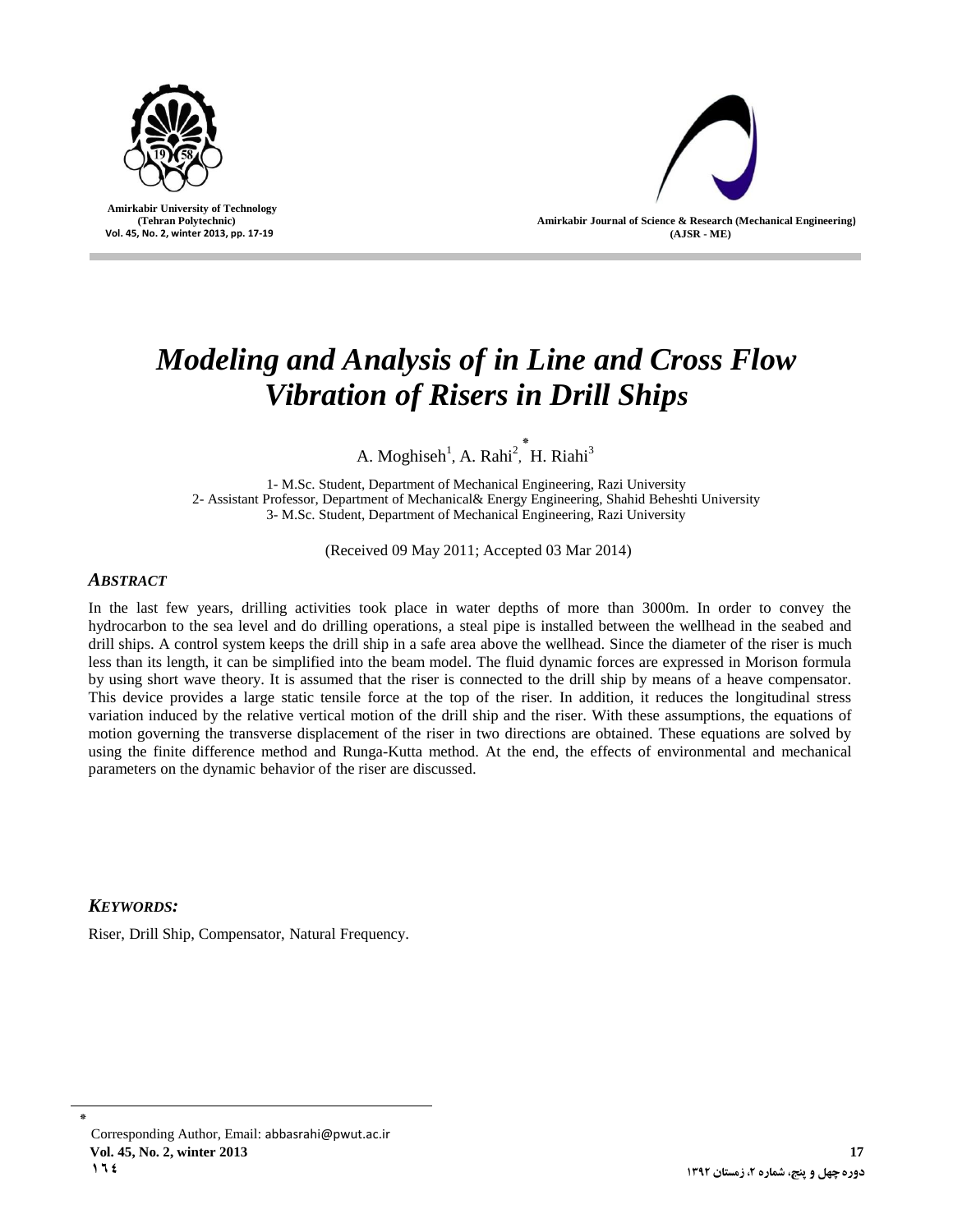#### **1- INTRODUCTION**

In the last few years, drilling activities took place in water depths of more than 3000m. In order to convey the hydrocarbon to the sea level and do drilling operations, a riser is installed between the wellhead and drill ships. A control system keeps the drill ship in a safe area above the wellhead. The fluid dynamic forces are expressed in Morison formula by using short wave theory. It is assumed that the riser is connected to the drill ship by means of a heave compensator. This device provides a large static tensile force at the top of the riser. In addition, it reduces the longitudinal stress variation induced by the relative vertical motion of the drill ship and the riser. With these assumptions, the equations of motion governing the transverse displacement of the riser in two directions are obtained. These equations are solved by using the finite difference method and the Runga-Kutta method. Yan-Qiu and Lou [1], [2] investigated the vibration of a simple support beam including nonlinear equations. Also Chi [3] and Tang [4] considered the dynamic response of a riser due to vortex flow and lift force. Several numerical analyses using finite element and finite difference methods to predict dynamic lifting are carried out. Suzuki [5] studied the behavior of flexible risers with on top excitation. Chatjigeorgiou [6] found a closed form mathematical solution for two first natural modes of an excited riser. Kuiper [7] considered a dynamic model of a riser in a floating platform with lateral and vertical motion and hinge pined end. In this paper the effect of wave, fluid flow, motion of drillship and internal fluid are considered.

The aim of this study is to predict dynamic behavior of the riser in synchronic occurrence of wave, current, platform excitation and tension. In addition, the natural vibration frequencies are obtained, and the response including resonance under combined wave-current are investigated. **2- FORMULATION**

With the above assumption the dynamic equations are obtained in two directions of in line flow and cross flow. These equations are solved by using numerical methods for a marine riser. To estimate hydrodynamic forces due to wave and current Morison's formula is used. The dynamic equilibrium of the drillship riser in two directions is formulated as (1), (2). To drag and lift force calculation, it is assumed that the current and wave act are in the same direction.

$$
EI\frac{\partial^4 w}{\partial z^4} - \frac{\partial}{\partial z} \left[ T_{e(z,t)} \cdot \frac{\partial w}{\partial z} \right] + m_t \cdot \frac{\partial^2 w}{\partial t^2} = F_{IL(z,t)} \tag{1}
$$

$$
EI\frac{\partial^4 y}{\partial z^4} - \frac{\partial}{\partial z} \left[ T_{e(z,t)} \cdot \frac{\partial y}{\partial z} \right] + m_t \cdot \frac{\partial^2 y}{\partial t^2} = F_{CF(z,t)}
$$
(2)

where EI is bending stiffness,  $T_{e(z,t)}$  is axial tension,  $m_t$  is total mass per length,  $F_{IL(z,t)}$  is in-line force,  $F_{CF(z,t)}$  is cross flow force, w is in-line displacement and cross flow force. It is explained that the riser does not have constant tension

along its length. It is important to note that the natural frequencies are dependent on the platform position and change with time. To obtain natural frequencies, the free vibration equation is solved by using power series methods.

$$
w = \sum_{n=0}^{\infty} a_{n+1(c)} z^{n+c}
$$
 (3)

In other words, the system is changing during time. Figure (1) presents the used model in this formulation. Natural frequency is calculated by using the variable axial tension method [8]. The boundary conditions at the ends of the riser are given as:

At Bottom End  
\n
$$
At Bottom End
$$
\n
$$
EI \frac{\partial^2 w}{\partial z^2} = 0
$$
\n
$$
At Upper End
$$
\n
$$
EI \frac{w(0,t)}{\partial z^2} = 0
$$
\n
$$
B = 0
$$
\n
$$
I = 0
$$
\n
$$
I = 0
$$
\n(4)

To study the dynamic equilibrium the original nonlinear equations of motion are solved using finite difference and Range-Kutta numerical methods. The following initial conditions are used:

$$
\left(\frac{\partial w}{\partial t}\right)_{z,t=0} = 0\tag{6}
$$

$$
w\big|_{z,t=0}=0\tag{7}
$$

### **3- RESULTS**

Figure (2) illustrates the riser dynamic equilibrium in three positions of drillship. In t=440 s, the drillship is in the lowest position and displacement near the seabed is increased due to drop axial tension. In t=450 s drillship is moving up on a wave and axial tension increase. In t=460 s the drillship is on the highest position and maximum axial tension acts to the riser. At this time, the riser has its minimum displacement due to the increase of axial tension. It can be seen that reduction in axial tension along the riser is due to platform movement or submerged weight caused by the vibrating pulses which were created and transverse near the seabed. These pulses can move along the riser until they disappear due to water damping effects. The stiffness of compensator has a significant influence on riser dynamic behavior. A soft compensator decreases the effect of drillship position. In addition, the influence of compensator factor is significant. In the present research first three natural frequencies of risers in different drillship positions are obtained. The frequency variation is because of the axial tension changes depending on the drillship position on waves.